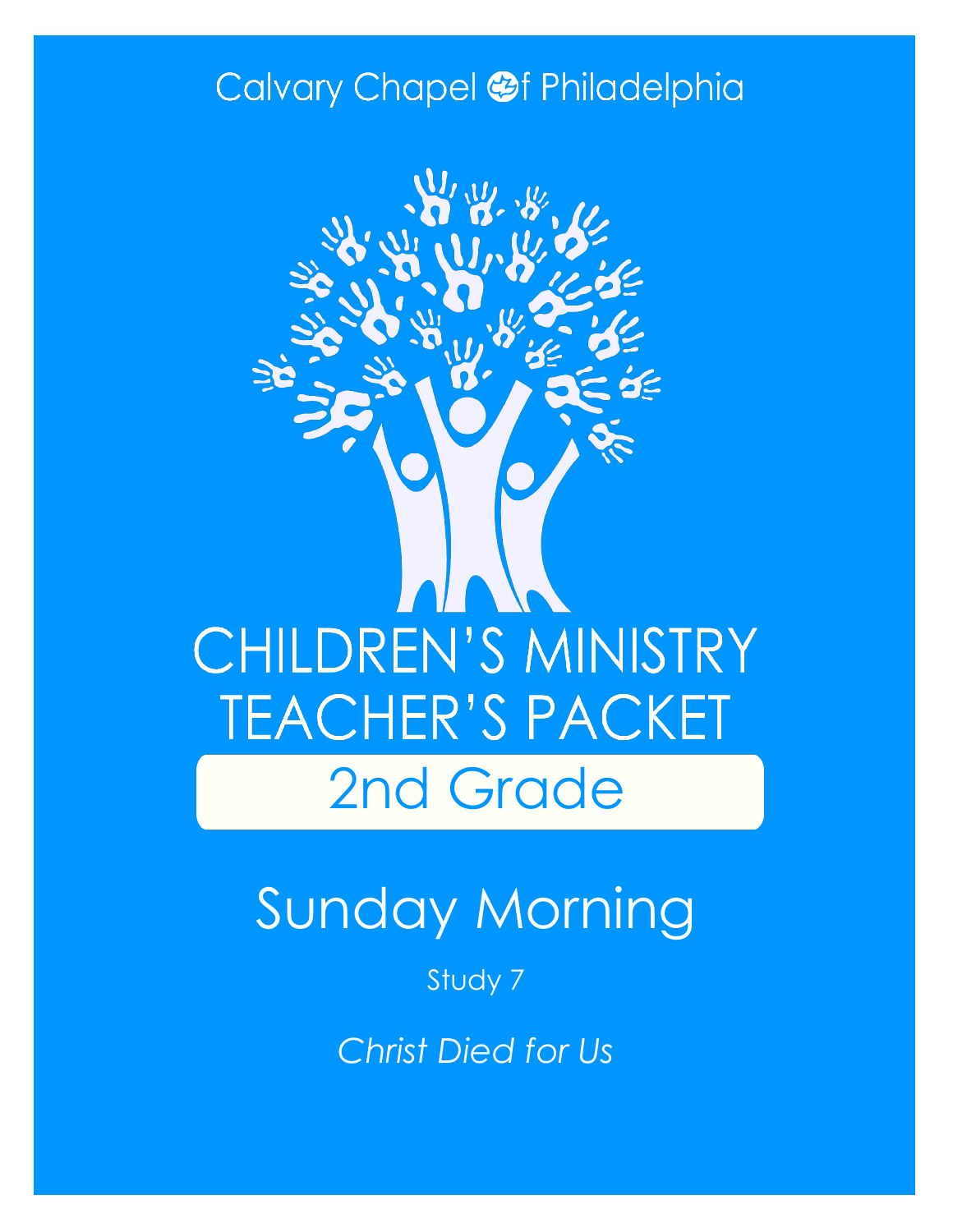### Christ Died for Us

The Objective is the key concept for this weeks lesson. It should be the main focus of the study

These are the key verses that you will find helpful in teaching your study this week. The "Main passage" is the basis of the study, where the other verse support the objective of the lesson.

These are the books of the Bible we will be memorizing. New books for this month are in bold. If a student can memorize all the books up to this month's books, you may give them a prize from the "reward box" found on your cart.

An introductory activity or question that will settle the class, draw their attention to the study and prepare their hearts for God's Word.

**Objective This lesson will show how Jesus took the punishment for our sin for us on the cross.**

#### **Key Verses**

Mark 15:1-41—Main Teaching Passage Matthew 27:11-56; Luke 23:1-49; John 18:28-19:30 (Parallel Passages) Romans 5:8-11 2 Corinthians 5:21 1 Peter 2:24

### **Books to Memorize**

**Matthew, Mark, Luke, John, Acts, Romans**

#### **Hook**

Write the words "Jesus" and "Us" on the board. Have the class name a few sins. Write these sins on an index card and tape the index card under the word "Us." Remind the class what sin is and that sin deserves punishment. Ask, "If God is going to punish sin, who would He have to punish (Us)?"

Then move the sins over to Jesus. Ask, "Were these His sins or ours (ours)?" Then explain that, on the cross, Jesus took our sins. Finally, ask, "Now who would God punish if He punishes sins (Jesus)? Who is free from the punishment of sin (us)?" This picture helps to give us an idea of why Jesus died on the cross for us.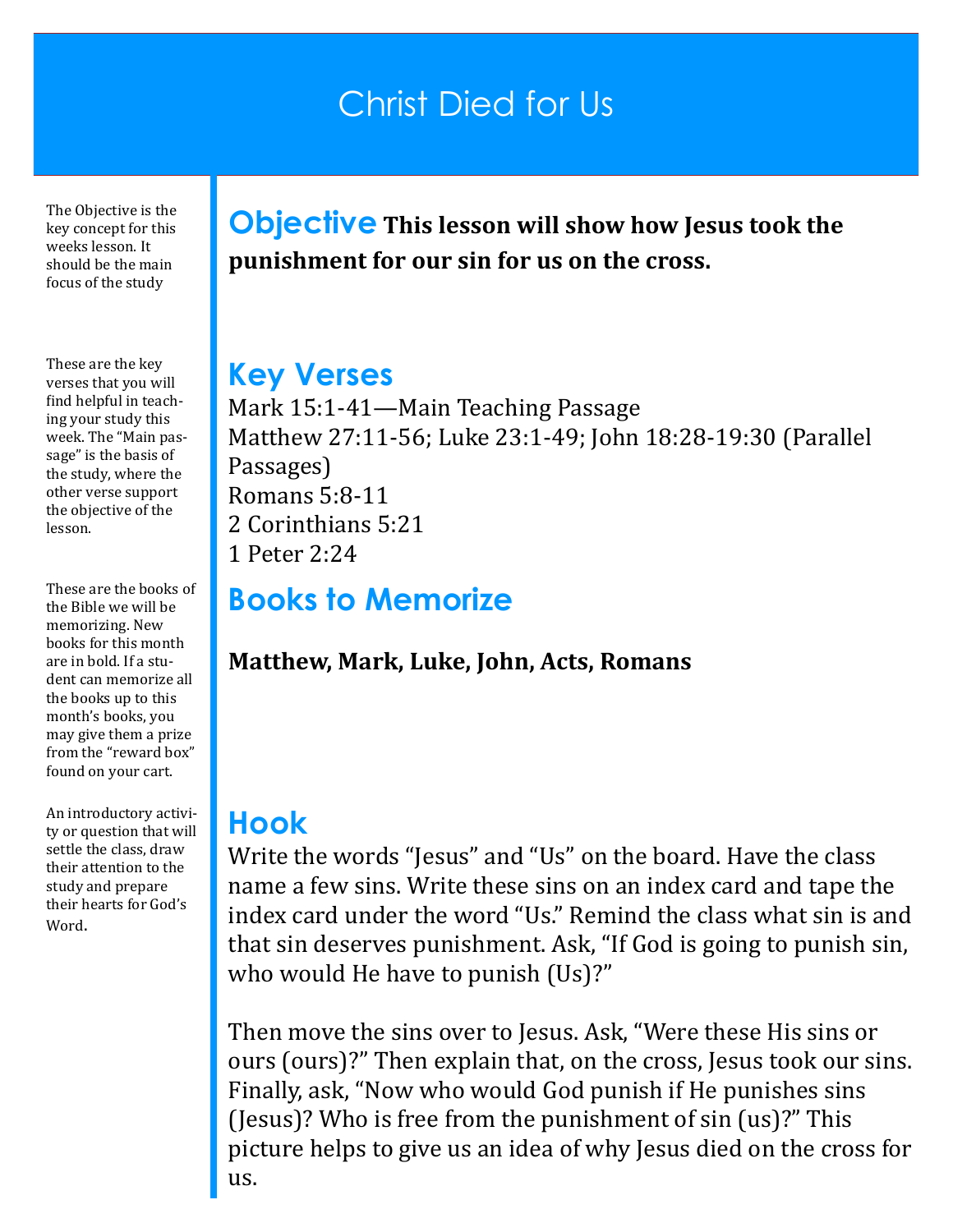What does the Bible say? This is where we will read a passage or series of passages that teach on the subject of the day.

The interpretation/ exegesis of the passage. What does this passage mean? How does this passage apply to my life?

## BOOK

As we saw last week, Jesus was perfectly sinless. He never once did anything wrong. Yet despite His innocence, in Mark 15 we read that a group of religious leaders who hated Him had Him arrested and charged Him with the crime of claiming that He was the king. Pontius Pilate, the governor, believed He was innocent but was afraid of the great crowd, which had assembled and was demanding that Jesus be killed. He offered them a choice between Jesus and a real criminal, but the crowd, being led by the religious leaders, chose to free the criminal and kill Jesus.

Jesus was sentenced to die on a wooden cross. But before putting Him on the cross, the Roman soldiers mocked and beat Jesus. They took thorns and twisted them into a crown to put on Jesus' head, making fun of Him for being called King of the Jews. Then they led Him away to a hill where they hung Him on the cross.

Two criminals were crucified alongside Jesus, one on either side. As He was on the cross, the crowds mocked Jesus, challenging Him to come off the cross and save Himself. During this time, darkness covered the earth for three hours. At the end of this time, Jesus cried out, "My God, My God, why have You forsaken Me?" The other Gospels record that He also said, "It is finished," before He died. As soon as He died, the curtain in the temple tore in two, and the Roman soldier standing beside Him said, "Truly this Man was the Son of God!"

### LOCK

The event we read about today, one of the central events of the Bible, could seem confusing on its own. While many of us have grown up hearing that Jesus died on the cross to save us from our sins, when you stop to think about it, it's hard to figure out why Jesus had to die and how His death saved us from sin. Thankfully, much of the New Testament is spent explaining why Jesus' death on the cross is so important.

Today, we are going to look at a couple of verses that talk about Jesus' death on the cross. In Romans 5:8-11, Paul explains that the cross shows how much God loves us because He sent Jesus to die for us while we were still sinners. Paul further explains what Christ did on the cross in 2 Corinthians 5:21 by saying that Jesus, who didn't have any sin, became sin for us so that we could be made righteous by His righteousness. Peter adds to the discussion in 2 Peter 2:24 by saying that on the cross, Jesus took our sin on Himself so that we who were dead in our sins could live for righteousness. On the cross, Jesus defeated sin by taking it on Himself so that we could be made righteous.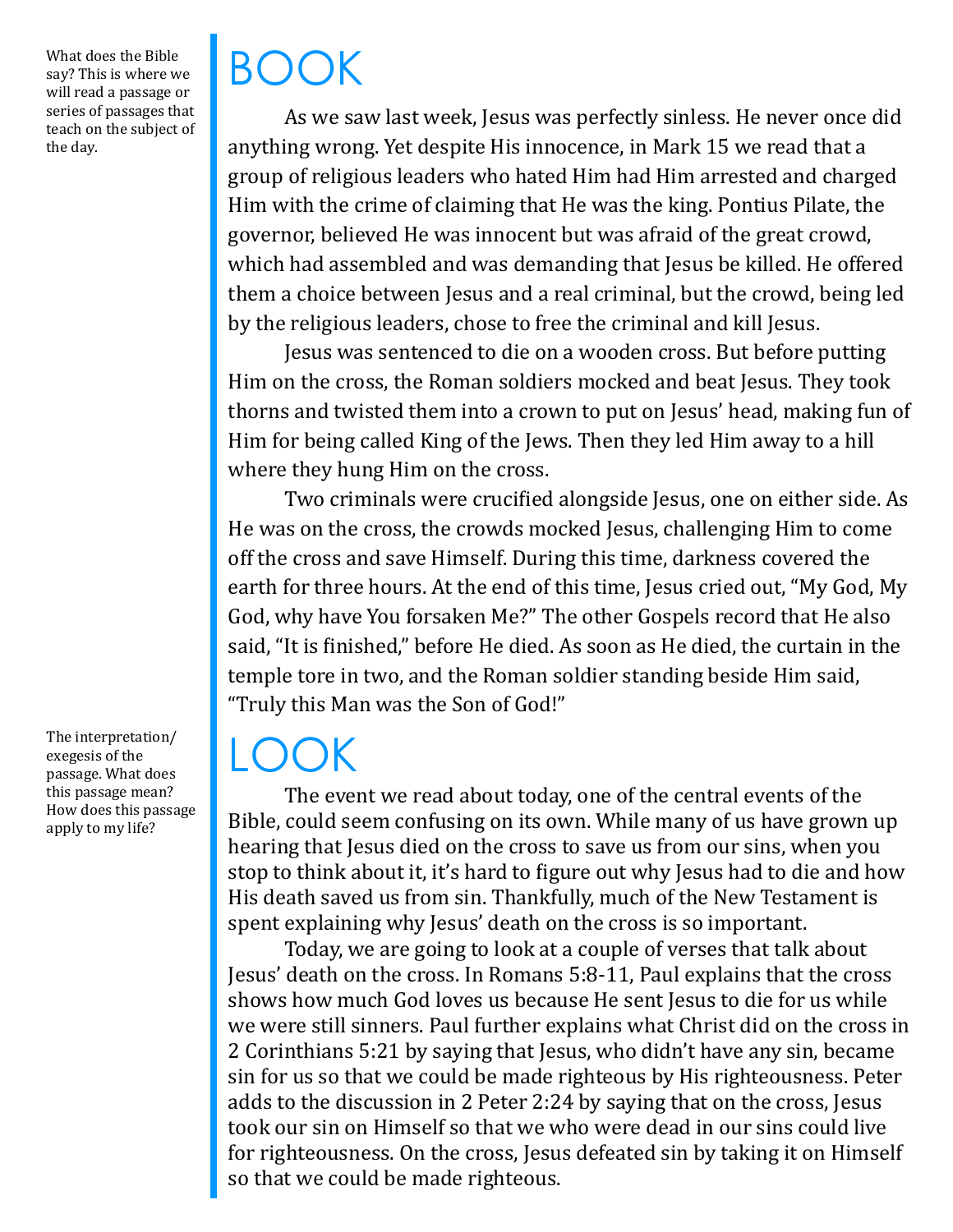### LOOK (Continued)

Still, you might wonder how Jesus dying on the cross can help us with our sin. As we studied before, we all have sinned and broken God's law, and the punishment for sin is death, which is eternal separation from God. If God punished us with death, we would only be receiving the punishment we deserved. But God didn't want to be separated from us forever, so He sent Jesus to take that punishment for us. Imagine if you hit your brother or sister. It would only be right for your parents to spank you and send you to your room. Now imagine that the sibling you hit said that they didn't want you to be punished, and that they would take the punishment in your place. That's kind of like what Jesus did for us on the cross. He took the punishment for sin that we deserve so that we could be set free from sin.

On the cross, Jesus defeated sin so that everyone who believes in Him can be free from the power of sin. The question that each person must answer is, will you believe in Him and ask Him to forgive your sins? Will you turn away from your sins and live for Jesus in righteousness?

## TOOK

Present the Gospel message and offer the children an opportunity to respond.

As a class, review the books of the Bible Matthew-Romans.

Review the lesson by asking the class to go through the story of the crucifixion. Ask why Jesus' death on the cross matters.

**Pray:** Thank the Lord for sending Jesus to die on the cross. Ask Him to help us live lives free from the power of sin.

**Parent Question:** Why did Jesus have to die on the cross?

What is my response to this passage of Scripture? How should my life change according to what this passage teaches me? What are the practical things I can do throughout the week to make this true in my life?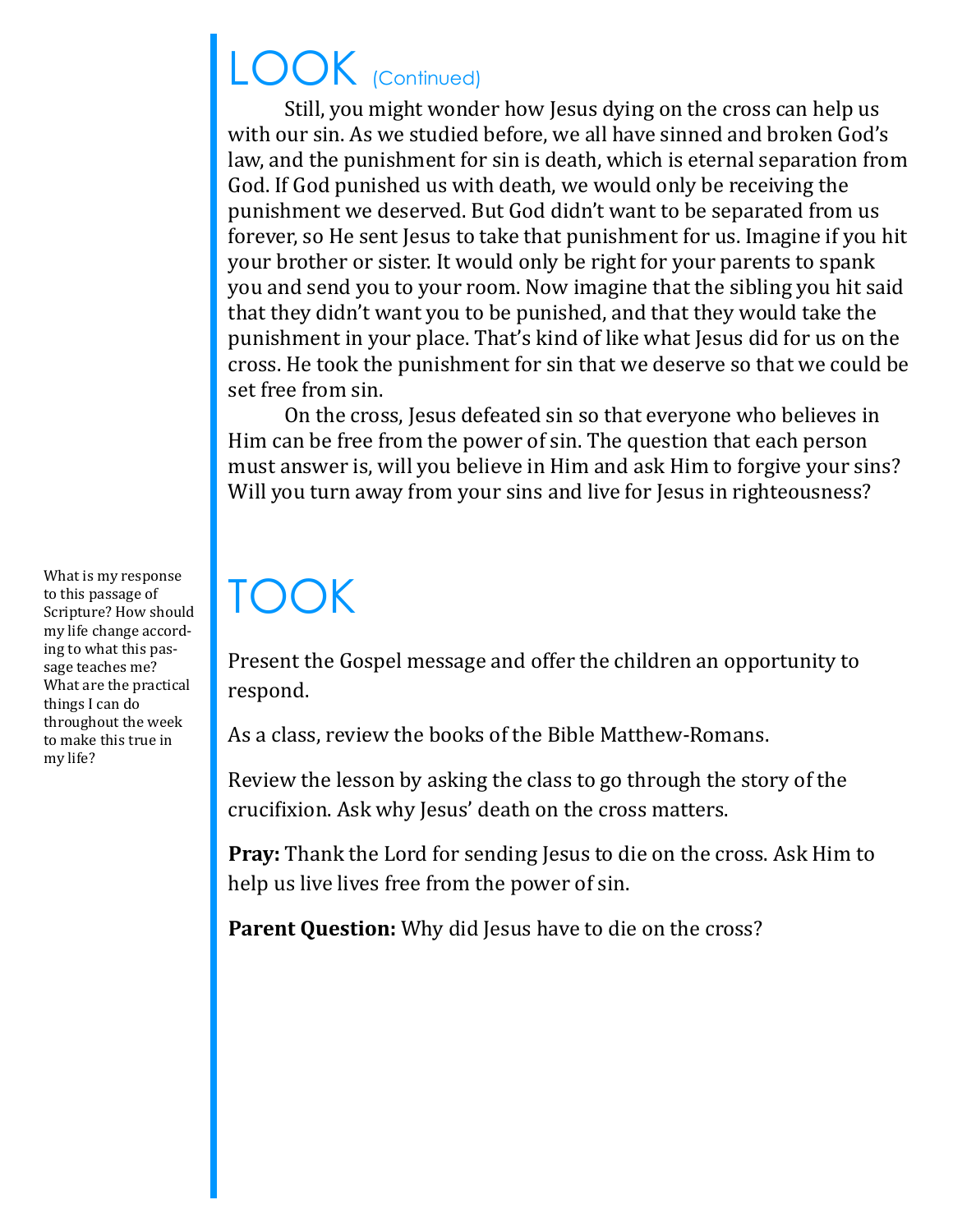## FURTHER STUDY

### **Commentary on Mark 15:16-41 by David Guzik**

#### *THE CRUCIFIXION OF JESUS*

1.  $(Mar 15:16-20)$  $(Mar 15:16-20)$  Jesus is beaten and mocked.

Then the soldiers led Him away into the hall called Praetorium, and they called together the whole garrison. And they clothed Him with purple; and they twisted a crown of thorns, put it on His *head*, and began to salute Him, "Hail, King of the Jews!" Then they struck Him on the head with a reed and spat on Him; and bowing the knee, they worshiped Him. And when they had mocked Him, they took the purple off Him, put His own clothes on Him, and led Him out to crucify Him.

a. **Clothed Him with purple … twisted a crown of thorns**: A king of that day would often wear a purple robe and a gilded wreath of leaves. The rag of purple and crown of thorns was a mockery of this common practice.

i. "It was probably a scarlet military cloak, 'a cast-off and faded rag, but with color enough left in it to suggest the royal purple." (Wessel)

ii. Like Jesus, Christians have always been **mocked**. Graffiti on the walls of Pompeii pictures a Christian kneeling before a donkey hanging on a cross and says underneath, "Anaximenes worships his God."

iii. "Then, again, it is quite clear that *we ought not to care about scorn*. Scorn! Let us scorn scorn. Does the world laugh at us? Let us laugh at the world's laughter, and say to it, 'Dost thou despise us? It is not one half as much as we despise thee. Our fathers despised thy sword, O world, thy dungeons, thy racks, thy gibbets, thy stakes, and dost thou think that we shall tremble at thy scoffs, and jeers?'" (Spurgeon)

b. **And began to salute Him, "Hail, King of the Jews!"** It was common to greet the Roman emperor with the cry, "Hail, Caesar!" (*Ave Caesar!*) These mockers twisted this into **Hail, King of the Jews!**

c. **Then they struck Him**: From [Matthew 27:29,](https://www.blueletterbible.org/kjv/matthew/27/29/s_956029) it seems that the soldiers first gave Jesus the **reed** - a stick to hold as if it were a royal scepter; then they grabbed it from His hand and hit Him in the head with it, adding great insult to all their injury to Jesus.

i. We should expect that the Roman soldiers were tense during the Passover season, because it was time of messianic expectation among the Jews and riots were likely. Mocking and beating a bruised, bleeding, exhausted man provided a few moments of stress-relieving entertainment.

ii. **Bowing the knee** was a standard act of respect to any king. Instead of giving the normal kiss of warm respect, they **spat on Him**. **Spat on Him** is better translated *kept spitting on Him*.

iii. "See that scarlet robe; it is a contemptuous imitation of the imperial purple that a king wears … See, above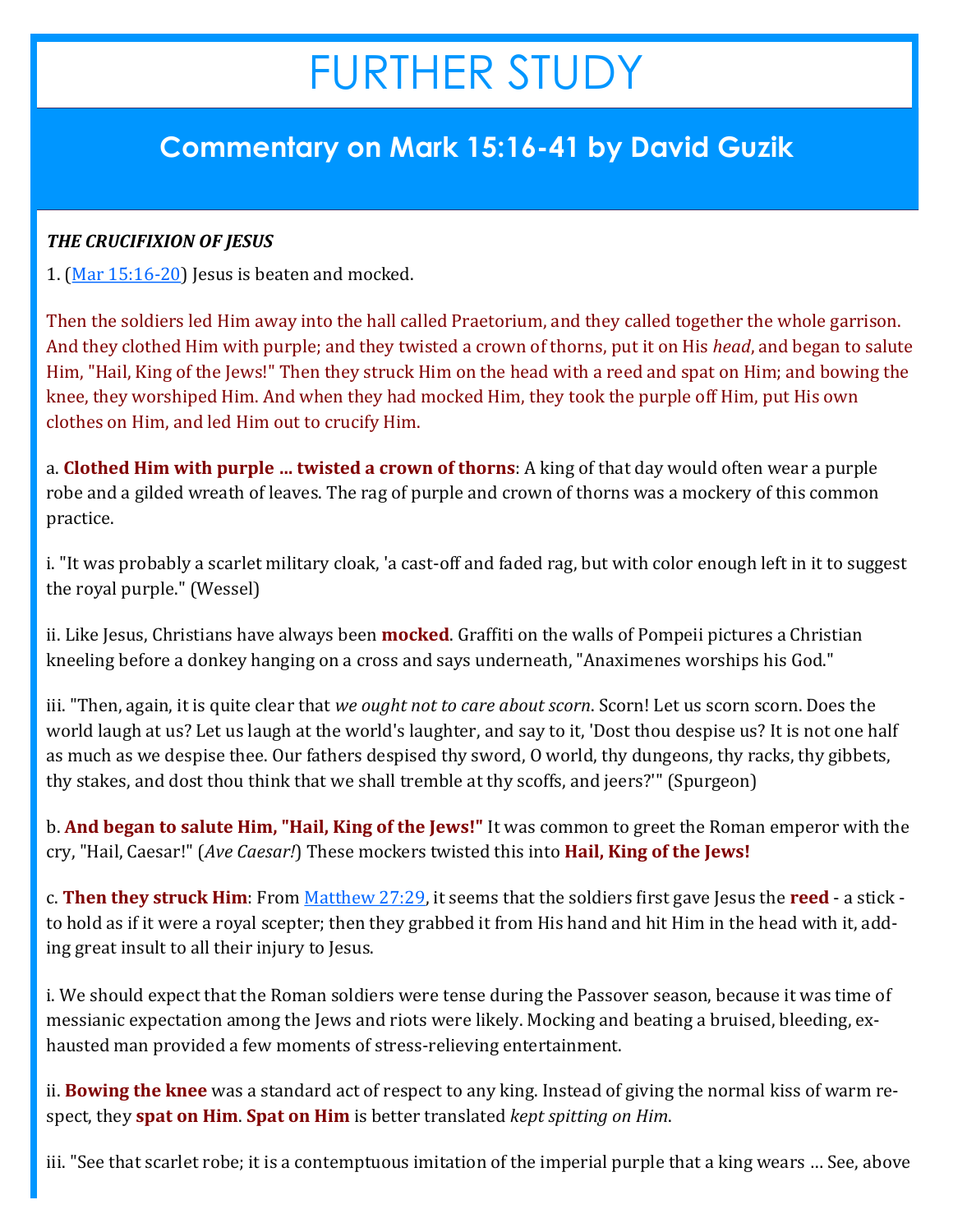all, that crown upon his head. It has rubies in it, but the rubies are composed of his own blood, forced from his blessed temples by the cruel thorns. See, they pay him homage; but the homage is their own filthy spittle which runs down his cheeks. They bow the knee before him, but it is only in mockery. They salute him with the cry, 'Hail, King of the Jews!' but it is done in scorn. Was there ever grief like his?" (Spurgeon)

d. **Led Him out to crucify Him**: After a scourging, a man to be crucified was forced to march in a parade, led by a centurion on horseback and a herald who shouted the crime of the condemned. This was Rome's way of "advertising" a crucifixion, and to make the people afraid of offending Rome.

i. This procession is the very thing Jesus was referring to when He asked people to *take up your cross and follow Me*([Mark 8:34\).](https://www.blueletterbible.org/kjv/mark/8/34/s_965034)

2. ([Mar 15:21](https://www.blueletterbible.org/kjv/mark/15/21-23/s_972021)-23) Jesus is led to Golgotha (in Latin, *Calvary*).

Then they compelled a certain man, Simon a Cyrenian, the father of Alexander and Rufus, as he was coming out of the country and passing by, to bear His cross. And they brought Him to the place Golgotha, which is translated, Place of a Skull. Then they gave Him wine mingled with myrrh to drink, but He did not take *it*.

a. **To bear His cross**: As Jesus was led away for crucifixion, He was - like every victim of crucifixion - forced to carry the beams of wood He would hang upon.

i. The weight of the entire cross would typically be 300 pounds. Typically the victim carried only the crossbar, which weighed anywhere from 75 to 125 pounds. When the victim carried the crossbar, he was usually stripped naked and his hands were often tied to the wood.

ii. The upright beams were often permanently fixed in a visible place outside of the city walls, beside a major road. Many times before this day, Jesus probably passed by the very upright He would hang upon.

b. **They compelled a certain man**: It was the custom of the Romans to make the condemned criminal bear the cross, but in this case Jesus was simply too weak to carry it. They preferred to keep the victim alive until he was crucified, because a public crucifixion was good "advertising" for Rome. When Jesus fell under the weight of the cross, no Roman would help Him carry it. The centurion had the right to compel a local Jew to help carry it, but it would have been an outrage that might lead to uproar or riot. The best solution was to make a stranger carry the cross, so they found a foreigner (**Simon** from Cyrene in North Africa) and made him carry Jesus' cross.

i. No doubt, Simon was visiting Jerusalem as a Passover pilgrim from his native land (some 800 miles away, on the other side of the Mediterranean Sea). He knew little if anything of who Jesus was, and had no desire to be associated with this Man who was condemned to die as a criminal.

ii. Yet, the Romans were the law, and Simon was not given a choice - **they** *compelled* **him to bear His cross**. Perhaps he was chosen because his skin may have been black, and he was more conspicuous in the crowd. We are often blessed by the things we are **compelled** to do. Simon did not want to carry this cross, and probably resented it terribly when he was asked. Nevertheless, it probably became the most special and memorable moment of his life.

iii. **Father of Rufus**: Apparently Rufus was known in the early church and was himself a Christian. If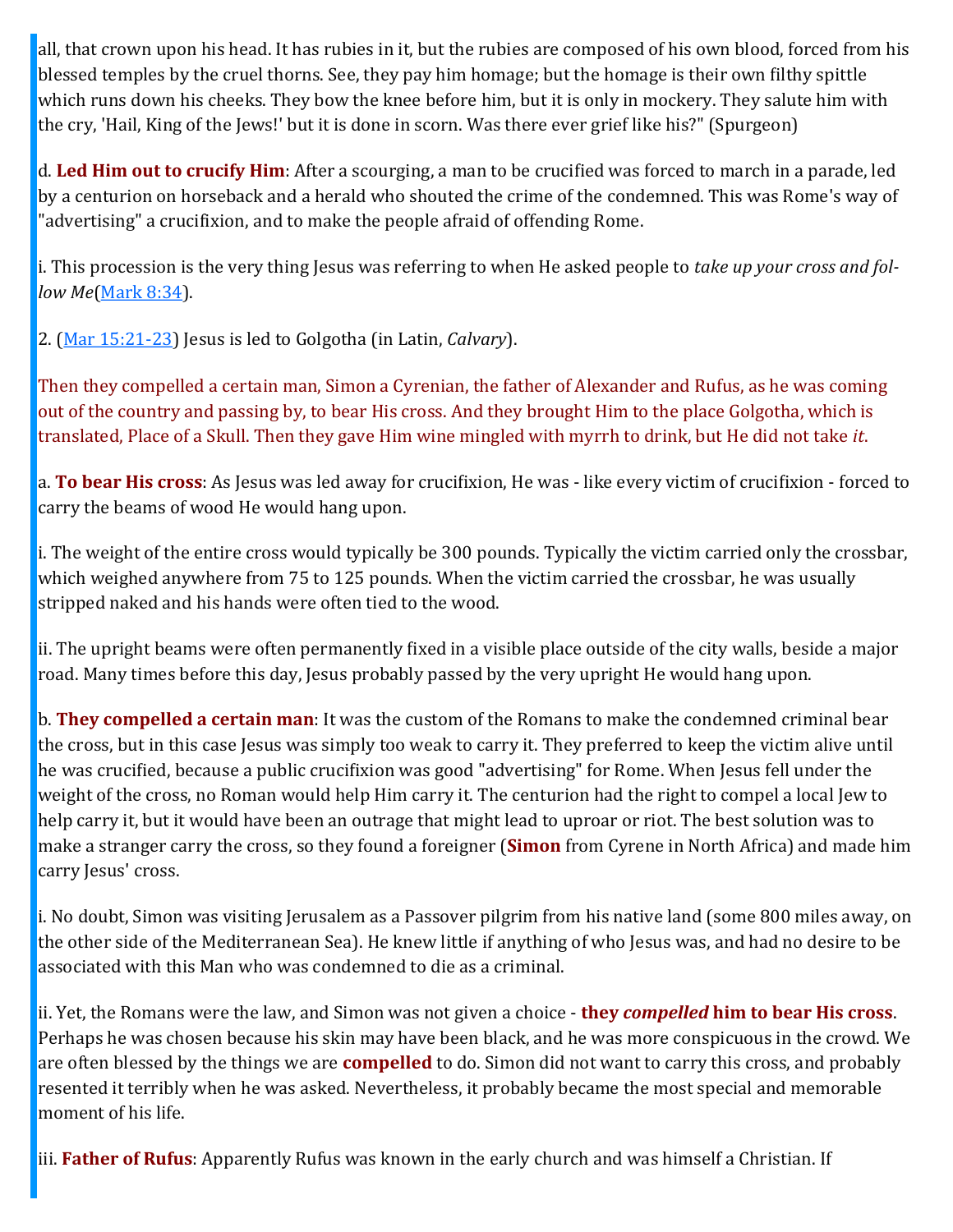this **Rufus** is the same one mentioned in [Romans 16:13,](https://www.blueletterbible.org/kjv/romans/16/13/s_1062013) we can surmise that Simon came to know what it really meant to take up one's cross and follow Jesus. We may know that his sons became leaders among the early Christians.

iv. "His name was Simon: and where was that other Simon? What a silent, but strong rebuke this would he to him. Simon Peter, Simon son of Jonas, where wast thou? Another Simon has taken thy place. Sometimes time Lord's servants are backward where they are expected to be forward, and he finds other servitors for the time. If this has ever happened to us it ought gently to rebuke us as long as we live. Brothers and sisters, keep your places, and let not another Simon occupy your room." (Spurgeon)

c. **They brought Him**: [Mark 15:20](https://www.blueletterbible.org/kjv/mark/15/20/s_972020) says they *led Him out to crucify Him*. By [Mark 15:22](https://www.blueletterbible.org/kjv/mark/15/22/s_972022) the situation has changed: **they brought Him to the place Golgotha**. Jesus could walk when He left His trial before Pilate, but before He reached Golgotha He could hardly walk - they had to *bring* Him.

i. "It would appear that Jesus was so weak through the strain of the last few days, and the scourging, that he was unable to walk, not to speak of carrying His cross. He had to be borne and the sick were borne to Him [\(Mark 1:32\)](https://www.blueletterbible.org/kjv/mark/1/32/s_958032)." (Bruce)

ii. "These two words are just a little window on the supreme physical exhaustion of the Saviour in this the greatest hour of His agony. You see, when He left the Praetorium they were leading Him; when they came to Golgotha they were bearing Him." (Morrison)

d. **To the place Golgotha**: There was a specific place outside the city walls of Jerusalem, yet still very close, where people were crucified - and where Jesus died for our sins, where our salvation was accomplished. It was the **Place of a Skull**; it was the place where criminals were crucified.

i. Where was **Golgotha**? We know that it was outside the city walls, and that it was associated with "the skull." The Church of the Holy Sepulcher was built upon the place believed to be Calvary in the fourth century, but some researchers favor the site known as Gordon's Calvary, which sits atop a hill which looks remarkably like a skull, and is near ancient garden tombs. Most scholars consider the Church of the Holy Sepulcher as more accurate, but most say that Gordon's Calvary "feels" more like the real spot.

ii. Some people think it was called Golgotha because it was littered with the skulls of men previously executed. Some think it was called Golgotha because it was on a hill that looked like a skull, with the shadows of a skull's face in the hillside. Some think it was called Golgotha because the hill was barren, smooth and round like the top of a skull.

e. **He did not take it**: Jesus refused any drug that would numb the pain. He will face the agony of the cross with a clear mind, and not "medicated" in any way.

i. "According to an old tradition, respected women of Jerusalem provided a narcotic drink to those condemned to death in order to decrease their sensitivity to the excruciating pain … This human practice was begun in response to the biblical injunction of **[Proverbs 31:6](https://www.blueletterbible.org/kjv/proverbs/31/6-7/s_659006)-7**: 'Give strong drink to him who is perishing, and wine to those in bitter distress; let them drink and forget their poverty, and remember their misery no more.'" (Lane)

ii. "The local sour wine was 'laced' with myrrh; this would give it a bitter taste, but a soporific effect. Thus is explained the reference to 'gall' … He would not take any anaesthetic; all His faculties must be unclouded for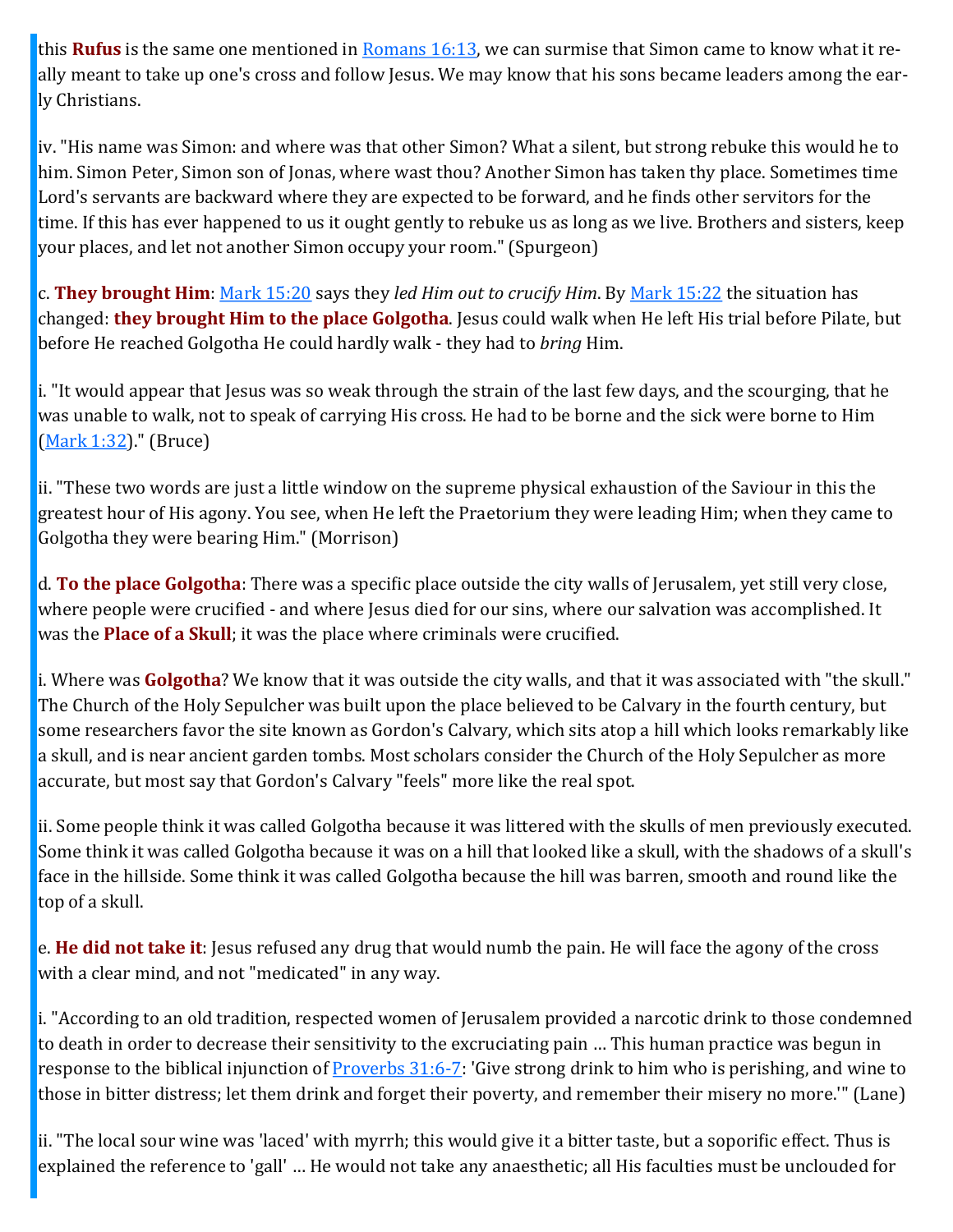what lay before Him." (Cole)

iii. "Was it out of any love to suffering that he thus refused the wine-cup? Ah, no; Christ had no love of suffering. He had a love of souls, but like us he turned away from suffering, he never loved it … Why, then, did he suffer? For two reasons: because this suffering to the utmost was necessary to the completion of the atonement, which saves to the utmost; and because this suffering to the utmost was necessary to perfect his character as 'a merciful High Priest' who has to compassionate souls that have gone to the utmost of miseries themselves; that he might know how to succor them that are tempted." (Spurgeon)

3. ([Mar 15:24](https://www.blueletterbible.org/kjv/mark/15/24-26/s_972024)-26) The crucifixion of Jesus Christ.

And when they crucified Him, they divided His garments, casting lots for them to determine what every man should take. Now it was the third hour, and they crucified Him. And the inscription of His accusation was written above: THE KING OF THE JEWS.

a. **They divided His garments**: This was in fulfillment of the prophecy in [Psalm 22:](https://www.blueletterbible.org/kjv/psalms/22/1-31/s_500001) *They divide My garments among them, and for My clothing they cast lots* ([Psalm 22:18\).](https://www.blueletterbible.org/kjv/psalms/22/18/s_500018)

i. "Men were ordinarily crucified naked (Artemidorus II. 61). Jewish sensitivities, however, dictated that men ought not to be publicly executed completely naked, and men condemned to stoning were permitted a loincloth (M. *Sanhedrin* VI. 3). Whether the Romans were considerate of Jewish feelings in this matter is unknown." (Lane)

b. **And they crucified Him**: What was it like to be crucified? In days the New Testament was first written, the practice needed no explanation. Centuries later, we do well to appreciate just what happened when someone was **crucified**.

i. "Although the Romans did not invent crucifixion, they perfected it as a form of torture and capital punishment that was designed to produce a slow death with maximum pain and suffering." (Edwards)

ii. The victim's back was first torn open by the scourging, then the clotting blood was ripped open again when the clothes were torn off the victim. When he was thrown to the ground to fix his hands to the crossbeam, the wounds were torn open again and contaminated with dirt. Then, as he hung on the cross each breath made the painful wounds on the back scrape against the rough wood of the upright beam.

iii. When the nail was driven through the wrists, it severed the large median nerve going to the hand. This stimulated nerve produced excruciating bolts of fiery pain in both arms, and could result in a claw-like grip in the victim's hands.

iv. Beyond the excruciating pain, crucifixion made it painful to simply breathe. The weight of the body pulling down on the arms and shoulders made it feel like you could breathe in but not out. The lack of oxygen led to severe muscle cramps, which made it even harder to breathe. To get a good breath, one had to push against the feet and flex the elbows, pulling from the shoulders. Putting the weight of the body on the nail-pierced feet produced searing pain, and flexing the elbows twisted the hands hanging on the nails. Lifting the body for a breath also scraped the open wounds on the back against the rough wooden post. Each effort to get a proper breath was agonizing, exhausting, and led to a quicker death.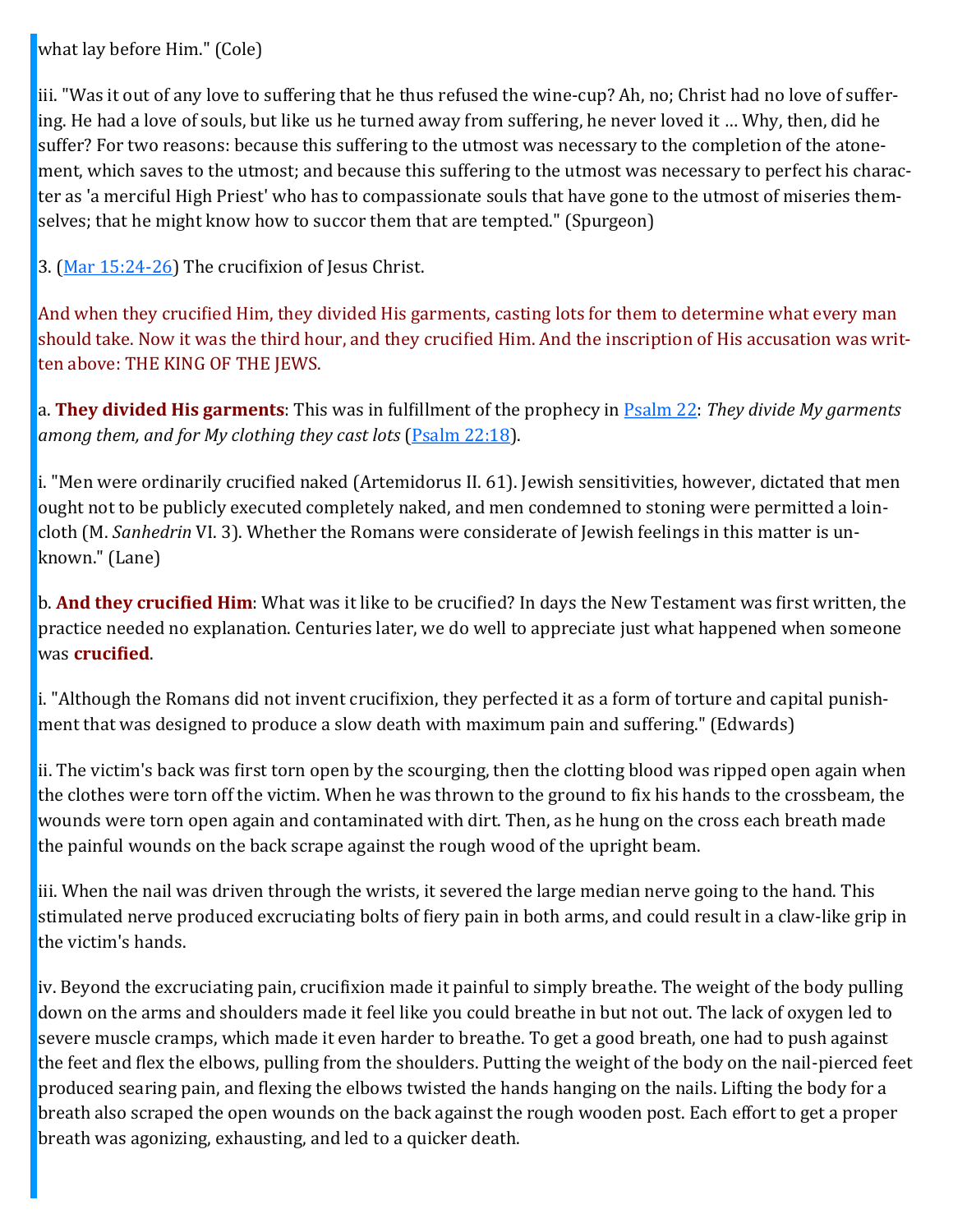v. "Not uncommonly, insects would light upon or burrow into the open wounds or the eyes, ears, and nose of the dying and helpless victim, and birds of prey would tear at these sites. Moreover, it was customary to leave the corpse on the cross to be devoured by predatory animals." (Edwards)

vi. Death from crucifixion could come many different ways:

- Acute shock from blood loss
- Suffocation from being too exhausted to breathe
- Dehydration
- Heart attack, induced by stress
- Heart rupture from congestive heart failure

However, if the victim did not die quickly enough, his legs were broken and he was soon unable to breathe.

vii. How bad was crucifixion? We get our English word *excruciating* from the Roman word "out of the cross." "Consider how heinous sin must be in the sight of God, when it requires such a sacrifice!" (Clarke)

c. In Jesus' own day, crucifixion was known to be a horrible practice, yet the Romans used it as their main form of execution for non-Roman citizens. No Roman citizen could be crucified except by direct order of Caesar; it was reserved for the worst criminals and lowest classes.

i. The Roman statesman Cicero said: "It is a crime to bind a Roman citizen; to scourge him is an act of wickedness; to execute him is almost murder: What shall I say of crucifying him? An act so abominable it is impossible to find any word adequately to express."

ii. The Roman historian Tacitus described crucifixion as "a torture fit only for slaves."

d. **Now it was the third hour**: This is a problem, because [John 19:14](https://www.blueletterbible.org/kjv/john/19/14/s_1016014) says that it was at the *sixth hour* (about noon) that Pilate pronounced his verdict. Some think John and Mark counted time differently; some think the difference is due to copyist error; others think it is a *gloss* (a well-intentioned addition by an early copyist).

e. **And the inscription of His accusation was written above: THE KING OF THE JEWS**: "The wording was designed to convey a subtle insult to Jewish pretensions and to mock all attempts to assert the sovereignty of a subject territory." (Lane)

i. "It may the be that the message of this sign first aroused the hopes of repentant thief. He may have reasoned: 'If His name is Jesus, then He is a Saviour. If He is from Nazareth, then He would identify with rejected people. If He has a kingdom, then perhaps there is room for me!" (Wiersbe)

4. ([Mar 15:27](https://www.blueletterbible.org/kjv/mark/15/27-32/s_972027)-32) Jesus is mocked on the cross.

With Him they also crucified two robbers, one on His right and the other on His left. So the Scripture was fulfilled which says, "And He was numbered with the transgressors." And those who passed by blasphemed Him, wagging their heads and saying, "Aha! *You*who destroy the temple and build *it* in three days, save Yourself, and come down from the cross!" Likewise the chief priests also, mocking among themselves with the scribes, said, "He saved others; Himself He cannot save. Let the Christ, the King of Israel, descend now from the cross, that we may see and believe." Even those who were crucified with Him reviled Him.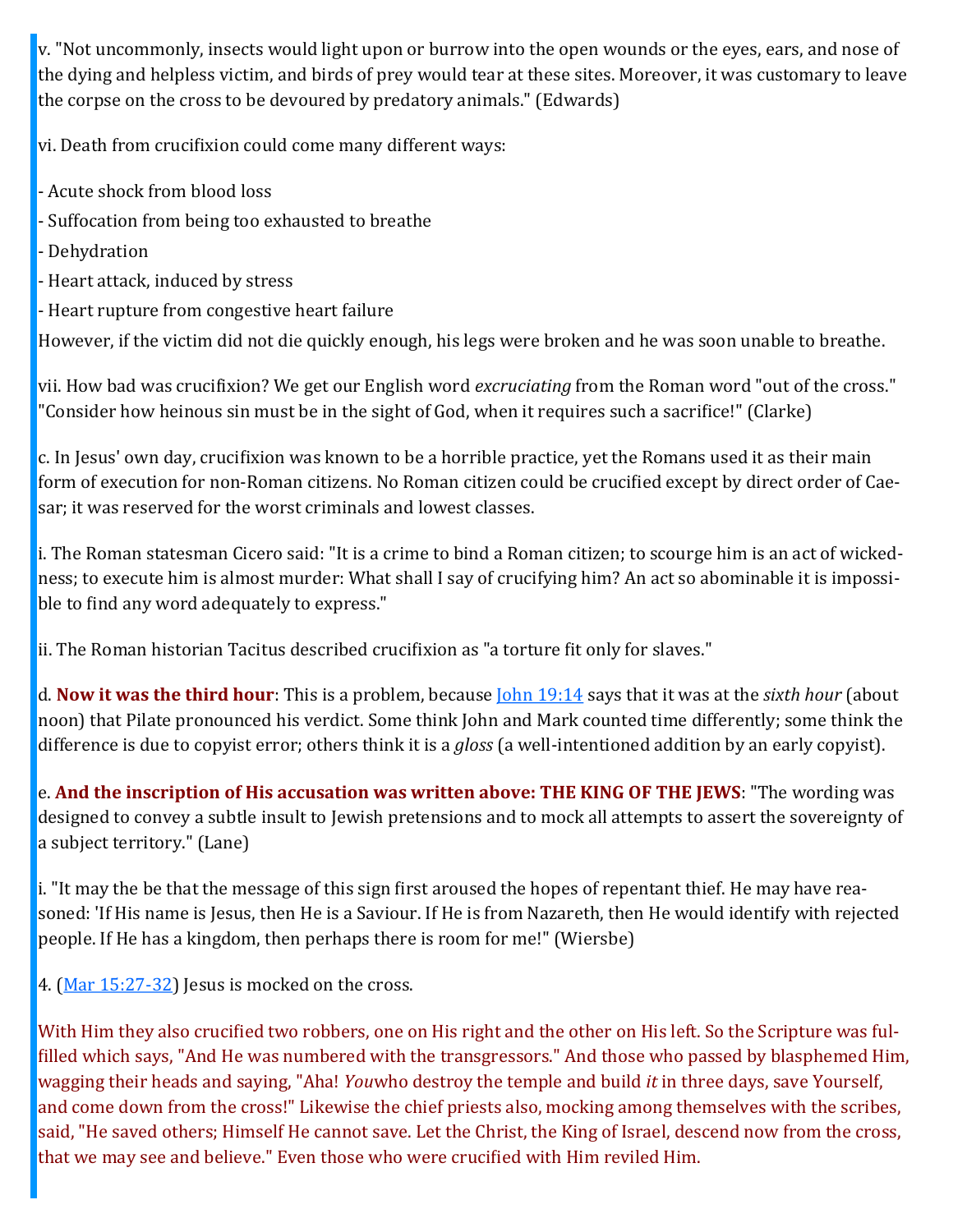a. **Even those who were crucified with Him reviled Him**: Jesus was mocked by those crucified with Him, yet one of those criminals came to a saving faith in Jesus ([Luke 23:39](https://www.blueletterbible.org/kjv/luke/23/39-43/s_996039)-43).

b. **Those who passed by blasphemed Him**: Jesus not only endured mocking and humiliation at the hands of the pagan Roman soldiers, but also from the religious leaders: they **blasphemed Him, wagging their heads … they mocked and said among themselves, "He saved others, Himself He cannot save."**

i. Greek scholar A.T. Robinson says **mocking** in [Mark 15:31](https://www.blueletterbible.org/kjv/mark/15/31/s_972031) describes "Acting like silly children who love to mock one another."

ii. **Let the Christ … descend now from the cross, that we may see and believe**: It is precisely because He would *not*come down that we believe in Him. Jesus did something greater than come down from the cross - He rose from the dead! Yet they did not believe even then.

iii. But many of the priests *did* eventually believe: *A great many of the priests were obedient to the faith.* [\(Acts](https://www.blueletterbible.org/kjv/acts/6/7/s_1024007)  [6:7\)](https://www.blueletterbible.org/kjv/acts/6/7/s_1024007)

c. **He saved others**: "That was a fact which even they could not deny. Everywhere, in Jerusalem, in all the towns and villages and hamlets through the countryside, were those whom He had saved." (Morgan)

d. It is bad enough that the Son of God came to earth and man murdered Him in the most tortured way possible; worst of all, sinful men *enjoyed* doing it.

5. ([Mar 15:33](https://www.blueletterbible.org/kjv/mark/15/33-37/s_972033)-37) The last words of Jesus from the cross.

Now when the sixth hour had come, there was darkness over the whole land until the ninth hour. And at the ninth hour Jesus cried out with a loud voice, saying, "Eloi, Eloi, lama sabachthani?" which is translated, "My God, My God, why have You forsaken Me?" Some of those who stood by, when they heard *that,* said, "Look, He is calling for Elijah!" Then someone ran and filled a sponge full of sour wine, put *it* on a reed, and offered *it* to Him to drink, saying, "Let Him alone; let us see if Elijah will come to take Him down." And Jesus cried out with a loud voice, and breathed His last.

a. **There was darkness over the whole land**: The remarkable darkness all over the earth showed the agony of creation itself in the Creator's suffering. "Origen (*Contra Celsus*, ii,33) and Eusebius (*Chron.*) quote the writing of Phlegon (a Roman historian) in which he makes mention of an extraordinary solar eclipse as well as of an earthquake about the time of the crucifixion." (Geldenhuys)

i. Luke tells us that *the sun was darkened* [\(Luke 23:45\)](https://www.blueletterbible.org/kjv/luke/23/45/s_996045), but Mark makes it clear that it stayed dark for three hours (**there was darkness over the whole land until the ninth hour**).

ii. Phlegon, Roman historian: "In the fourth year of the 202nd Olympiad, there was an extraordinary eclipse of the sun: at the sixth hour, the day turned into dark night, so that the stars in heaven were seen; and there was an earthquake." (cited in Clarke)

iii. This is especially remarkable because during a full moon - which Passover was always held at - a natural eclipse of the sun is impossible. This was an extraordinary miracle in the heavens.

b. My God, My God: By quoting **Psalm 22**, Jesus declares that He is fulfilling that passage, in both its agony and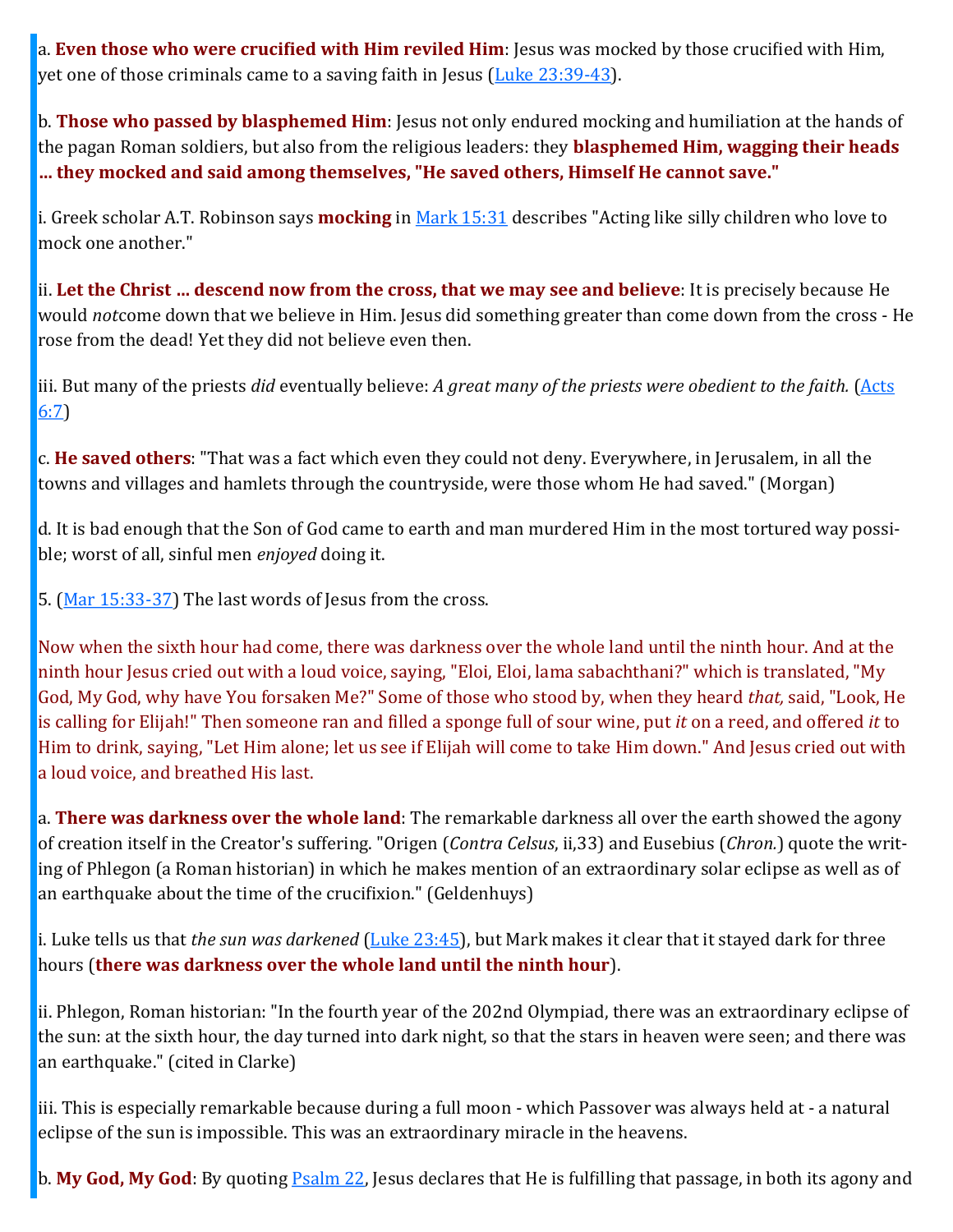its victory.

i. The *agony* of [Psalm 22](https://www.blueletterbible.org/kjv/psalms/22/1-31/s_500001) was true for Jesus on the cross:

- *Why are You so far from helping Me, and from the words of My groaning?*

- *But I am a worm, and no man; a reproach of men, and despised by the people*

- *All those who see Me ridicule Me; they shoot out the lip, they shake the head*

- *Be not far from Me, for trouble is near; for there is none to help*

- *Many bulls have surrounded Me; strong bulls of Bashan have encircled Me*

- *I am poured out like water, and all My bones are out of joint; My heart is like wax; it has melted within Me*

- *My strength is dried up like a potsherd, and My tongue clings to My jaws; You have brought Me to the dust of death*

- *For dogs have surrounded Me; the congregation of the wicked has enclosed Me. They pierced My hands and My feet*

- *They look and stare at Me. They divide My garments among them, and for My clothing they cast lots*

ii. The *victory* of [Psalm 22](https://www.blueletterbible.org/kjv/psalms/22/1-31/s_500001) was true for Jesus on the cross and through the empty tomb:

- *Deliver Me from the sword, My precious life from the power of the dog*

- *Save Me from the lion's mouth and from the horns of the wild oxen! You have answered Me*

- *I will declare Your name to My brethren; in the midst of the assembly I will praise You*

- *You who fear the LORD, praise Him! All you descendants of Jacob, glorify Him, and fear Him, all you offspring of Israel!*

- *For He has not despised nor abhorred the affliction of the afflicted; nor has He hidden His face from Him; but when He cried to Him, He heard*

- *My praise shall be of You in the great assembly; I will pay My vows before those who fear Him*

- *The poor shall eat and be satisfied; those who seek Him will praise the LORD*

- *All the ends of the world shall remember and turn to the LORD, and all the families of the nations shall worship before You*

- *For the kingdom is the Lord's, and He rules over the nations*

- *All the prosperous of the earth shall eat and worship; all those who go down to the dust shall bow before Him, even he who cannot keep himself alive*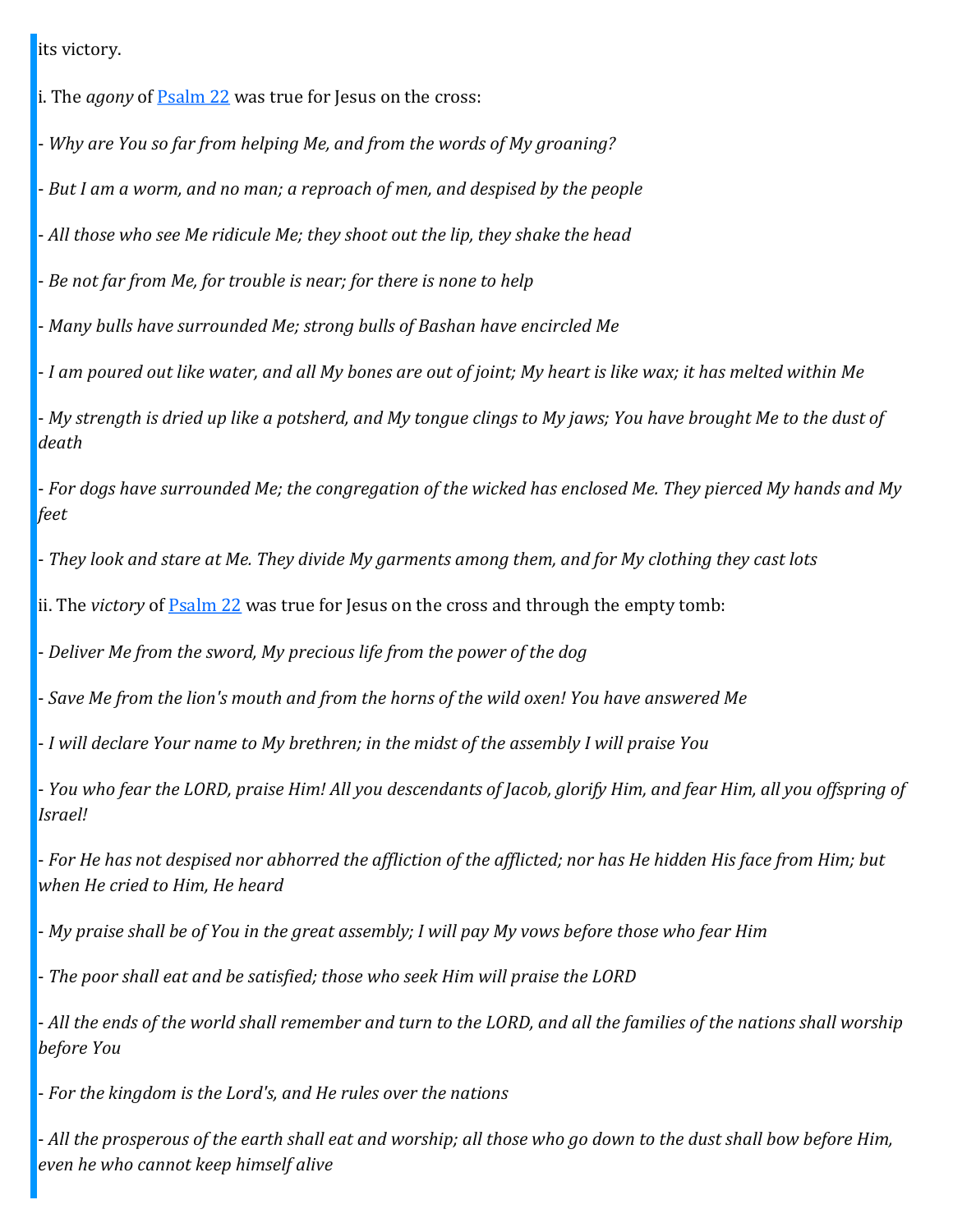- *A posterity shall serve Him. It will be recounted of the Lord to the next generation*

- *They will come and declare His righteousness to a people who will be born, that He has done this*

c. Jesus knew great pain and suffering (both physical and emotional) in His life, but had never known separation from His Father; now He does. There was a significant sense in which Jesus rightly felt **forsaken** by God the Father at this moment.

i. How? Because *God made Him who knew no sin to be sin for us, that we might become the righteousness of God in Him* ([2 Corinthians 5:21\)](https://www.blueletterbible.org/kjv/2corinthians/5/21/s_1083021).

ii. Jesus not only endured the *withdrawal* of the Father's fellowship, but also the actual outpouring of the Father's *wrath* upon Him as a substitute for sinful humanity.

iii. Horrible as this was, it fulfilled God's good and loving plan of redemption. Therefore, Isaiah can say *Yet it pleased the Lord to bruise Him* [\(Isaiah 53:10\).](https://www.blueletterbible.org/kjv/isaiah/53/10/s_732010)

iv. At the same time, we cannot say that the separation between the Father and the Son at the cross was complete, because as [2 Corinthians 5:19](https://www.blueletterbible.org/kjv/2corinthians/5/19/s_1083019) says, *God was in Christ reconciling the world to Himself* at the cross.

v. It rarely grieves man to be separated from God, or to consider that he is a *worthy* object of God's wrath; yet this was the true agony of Jesus on the cross.

d. **A sponge full of sour wine**: "The *vinegar* was the sour wine not only of the soldier's ration, but of everyday use … This is apparently quite a different occasion from the official offering of the drugged wine in [verse](https://www.blueletterbible.org/kjv/mark/15/23/s_972023)  [23.](https://www.blueletterbible.org/kjv/mark/15/23/s_972023)" (Cole)

i. "A sour wine vinegar is mentioned in the OT as a refreshing drink [\(Numbers 6:13;](https://www.blueletterbible.org/kjv/numbers/6/13/s_123013) [Ruth 2:14\)](https://www.blueletterbible.org/kjv/ruth/2/14/s_234014), and in Greek and Roman literature as well it is a common beverage appreciated by laborers and soldiers because it relieved thirst more effectively than water and was inexpensive." (Lane)

e. **Let us see if Elijah will come**: Sadly, Jesus is misunderstood and mocked until the bitter end. Spectators at the cross, with just enough knowledge of the Bible to get it really wrong, speculate wildly thinking that **Elijah** may come and rescue Jesus.

i. As Jesus hung on the cross, His listeners misunderstood Him by taking the part for the whole. He said, "**Eloi, Eloi, lama sabachthani?**" Not only did they get wrong what they heard (Jesus said, "**Eloi**" not "**Elijah**"), but they also only heard *one word* of what He said. This will not do for the true follower of Jesus; we hear not only *one word* from Jesus, but every word that proceeds from the mouth of God.

ii. One of the first things we know about Jesus was that He was misunderstood. When Joseph and Mary left Him behind at Jerusalem, they didn't understand that He had to be about His Father's business. Now at the end of His earthly ministry, He is also misunderstood on the cross.

iii. Jesus knew what it was to have His *motives* misunderstood. He healed people, and others said He did it by the devil. He reached out to sinners and people called Him a drunken pig. If you are a follower of Jesus, expect to have your *motives*misunderstood.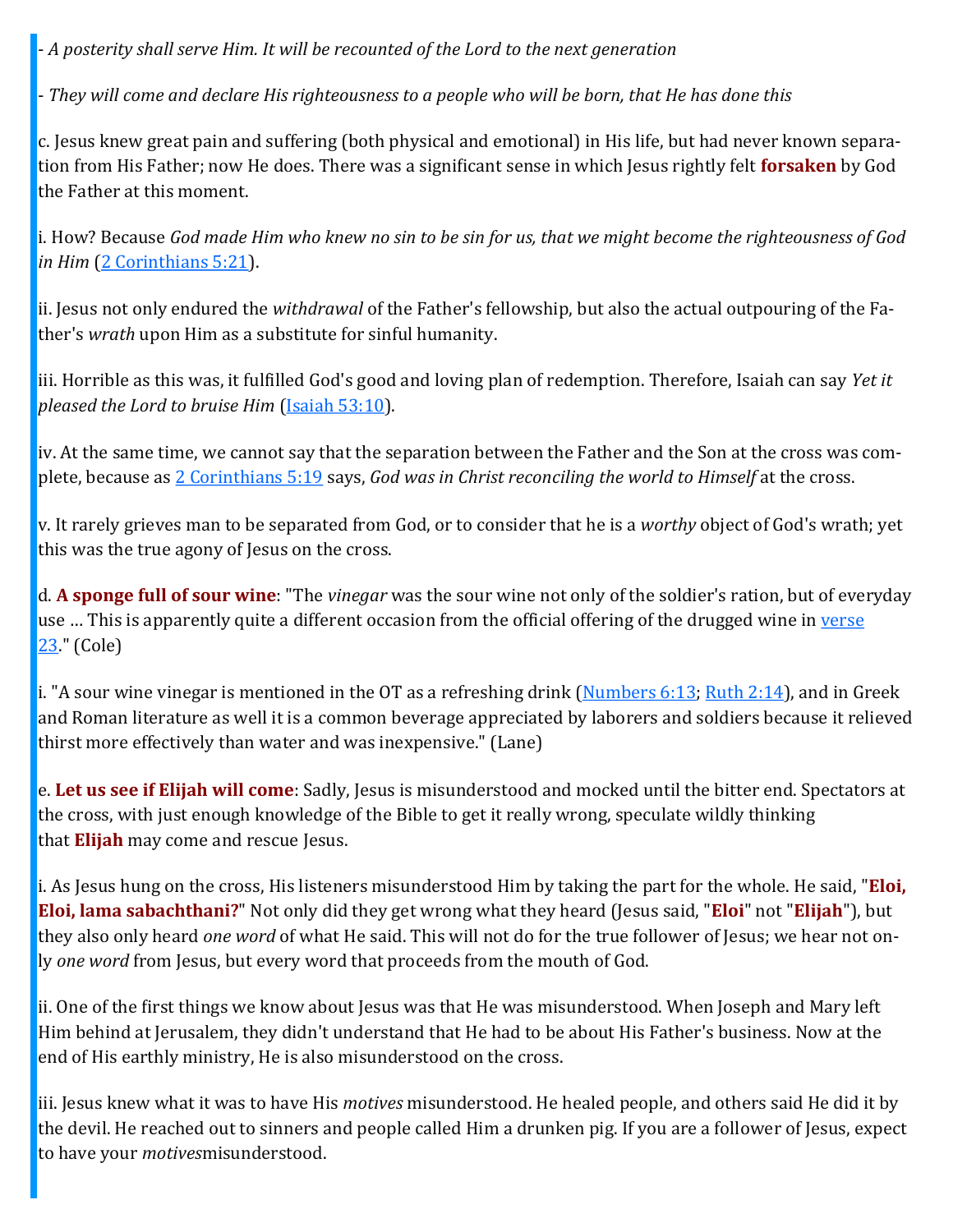iv. Jesus knew what it was to have His *words* misunderstood. He said, "destroy this temple and in three days I will raise it up again," no doubt motioning towards His own body as He said it. Still, people insisted that He spoke of the literal temple in Jerusalem. Another time He knew Lazarus was dead and He told others that Lazarus was sleeping. They misunderstood Jesus and thought He meant Lazarus was getting much needed rest. If you are a follower of Jesus, expect to have your *words* misunderstood.

v. Jesus knew what it was to have His *silence* misunderstood. When He first appeared before Pilate, Pilate sent Him off to Herod. When Herod questioned Jesus, He didn't say a word. Herod misunderstood the silence of Jesus and saw it as weakness and powerlessness. Herod was blind to the power and dignity in the silence of Jesus. If you are a follower of Jesus, expect to have your *silence* misunderstood.

f. **Jesus cried with a loud voice and breathed His last**: Most victims of crucifixion spent their last hours in complete exhaustion or unconsciousness before death. Jesus was not like this; though tremendously tortured and weakened, He was conscious and able to speak right up to the moment of His death.

i. [John 19:30](https://www.blueletterbible.org/kjv/john/19/30/s_1016030) tells us what He said when He **cried with a loud voice**: *it is finished*, which is one word in the ancient Greek language, the word *tetelestai*. This ancient word *tetelestai* means, "Paid in Full." This is the cry of a winner, because Jesus *paid in full* the debt of sin we owed, and had finished the eternal purpose of the cross.

ii. At some point before He died, before the veil was torn in two, before He cried out *it is finished*, an awesome spiritual transaction took place. God the Father set upon Jesus all the guilt and wrath our sin deserved, and Jesus bore it in Himself perfectly, totally satisfying the wrath of God toward us.

iii. As horrible as the physical suffering of Jesus was, this spiritual suffering, this act of being judged for sin in our place, was what Jesus really dreaded about the cross. This was the *cup* - the cup of God's righteous wrath - that Jesus trembled at drinking [\(Luke 22:39](https://www.blueletterbible.org/kjv/luke/22/39-46/s_995039)-46, [Psalm 75:8,](https://www.blueletterbible.org/kjv/psalms/75/8/s_553008) [Isaiah 51:17,](https://www.blueletterbible.org/kjv/isaiah/51/17/s_730017) [Jeremiah 25:15\).](https://www.blueletterbible.org/kjv/jeremiah/25/15/s_770015) On the cross Jesus became, as it were, an *enemy* of God who was judged and forced to drink the cup of the Father's fury, so we would not have to drink that cup.

iv. [Isaiah 53:3](https://www.blueletterbible.org/kjv/isaiah/53/3-6/s_732003)-6 puts it powerfully:

*He is despised and rejected by men, A Man of sorrows and acquainted with grief. And we hid, as it were, our faces from Him; He was despised, and we did not esteem Him. Surely He has borne our griefs And carried our sorrows; Yet we esteemed Him stricken, Smitten by God, and afflicted. But He was wounded for our transgressions, He was bruised for our iniquities; The chastisement for our peace was upon Him, And by His stripes we are healed.*